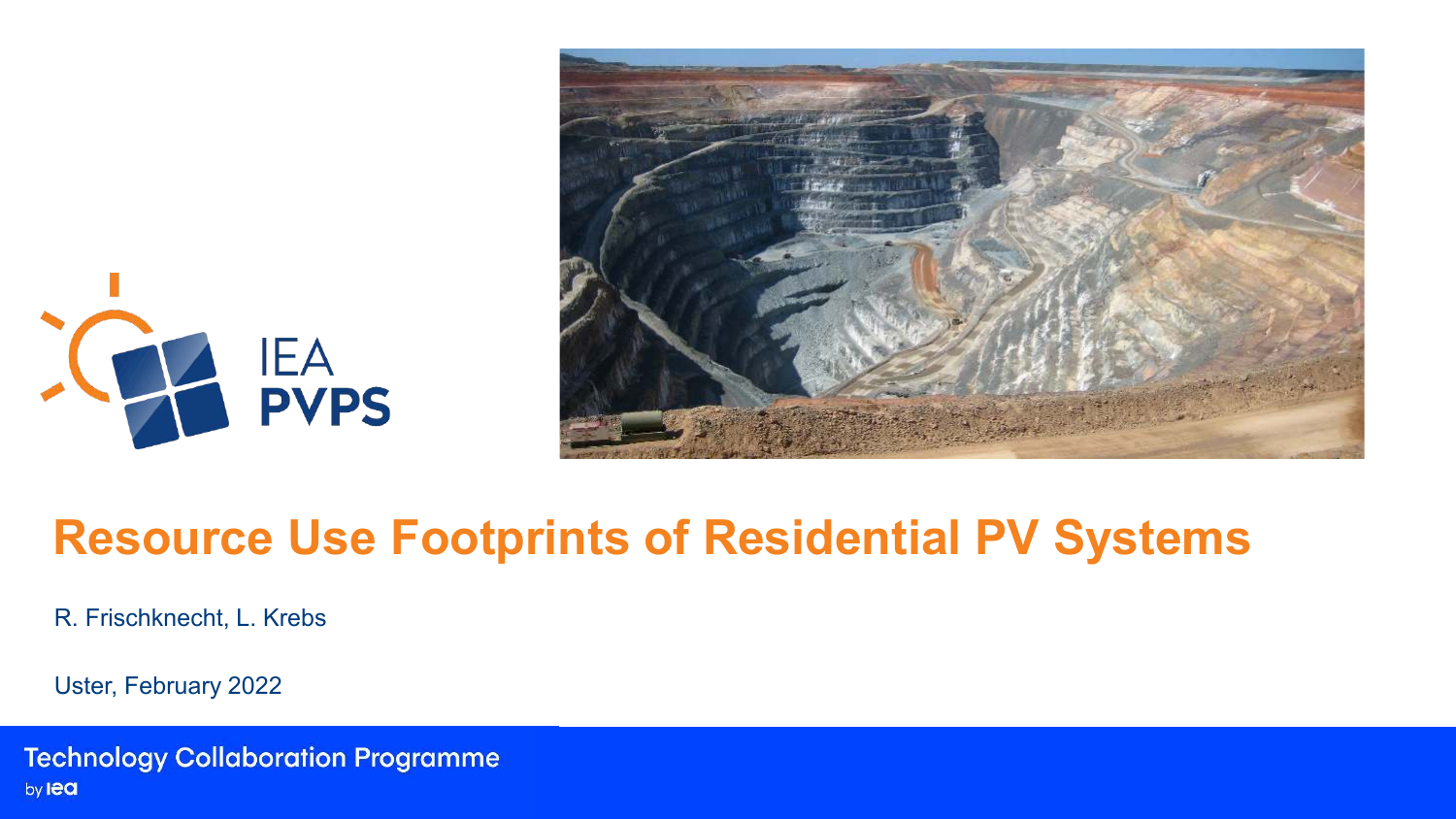

- Goal and Scope
	- Assess life cycle based resource use impacts of PV electricity
	- 1 kWh PV electricity, produced with residential scale PV system installed on a pitched roof in Europe
	- Panel technologies: crystalline Silicon (mono, multi), CdTe
	- Cradle to grave (resource extraction, panel manufacture, operation, end of life)
- Resource Use Indicators:
	- *Abiotic Resource Depletion Potential, ultimate reserves* (recommended): relative contribution to the depletion of resources (ADP Utl Res).
	- *Abiotic Resource Depletion Potential, economic reserves (suggested): potential resource availability* issues related to resource scarcity (ADP Econ Res).
	- *Surplus Ore Potential* (interim recommended): relative consequences of the contribution to changing resource quality (SOP).
	- *ESSENZ* (integrated method to assess resource efficiency; interim recommended): potential resource accessibility issues related to short-term geopolitical and socio-economic aspects (ESSENZ).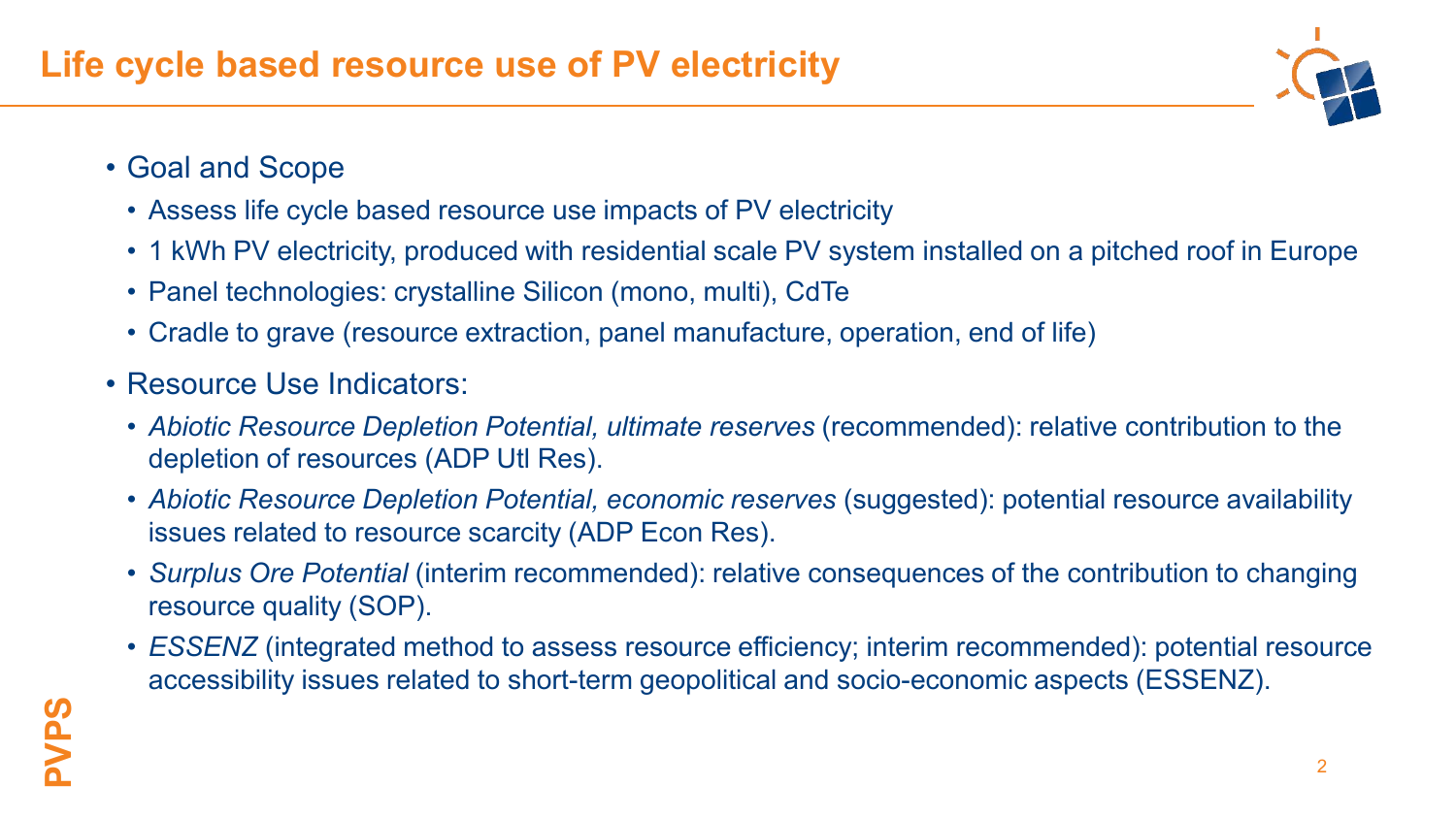## **Resource use of PV electricity: main contributing metals and minerals**

Relative contribution of different metals and minerals to the resource use impacts of 1kWh PV electricity, quantified with the Abiotic Depletion Potential ultimate reserves (ADP Utl Res), the Abiotic Depletion Potential economic reserves (ADP Econ Res), the Surplus Ore Potential (SOP), and the resource criticality indicator ESSENZ, per kWh AC electricity produced with residential scale PV systems operated in central Europe.

Characteristics of the PV system:

- Residential scale, pitched roof.
- Average annual yield over lifetime: 975 kWh/kWp (incl. degradation).
- Panel lifetime: 30 years.
- Inverter lifetime: 15 years.